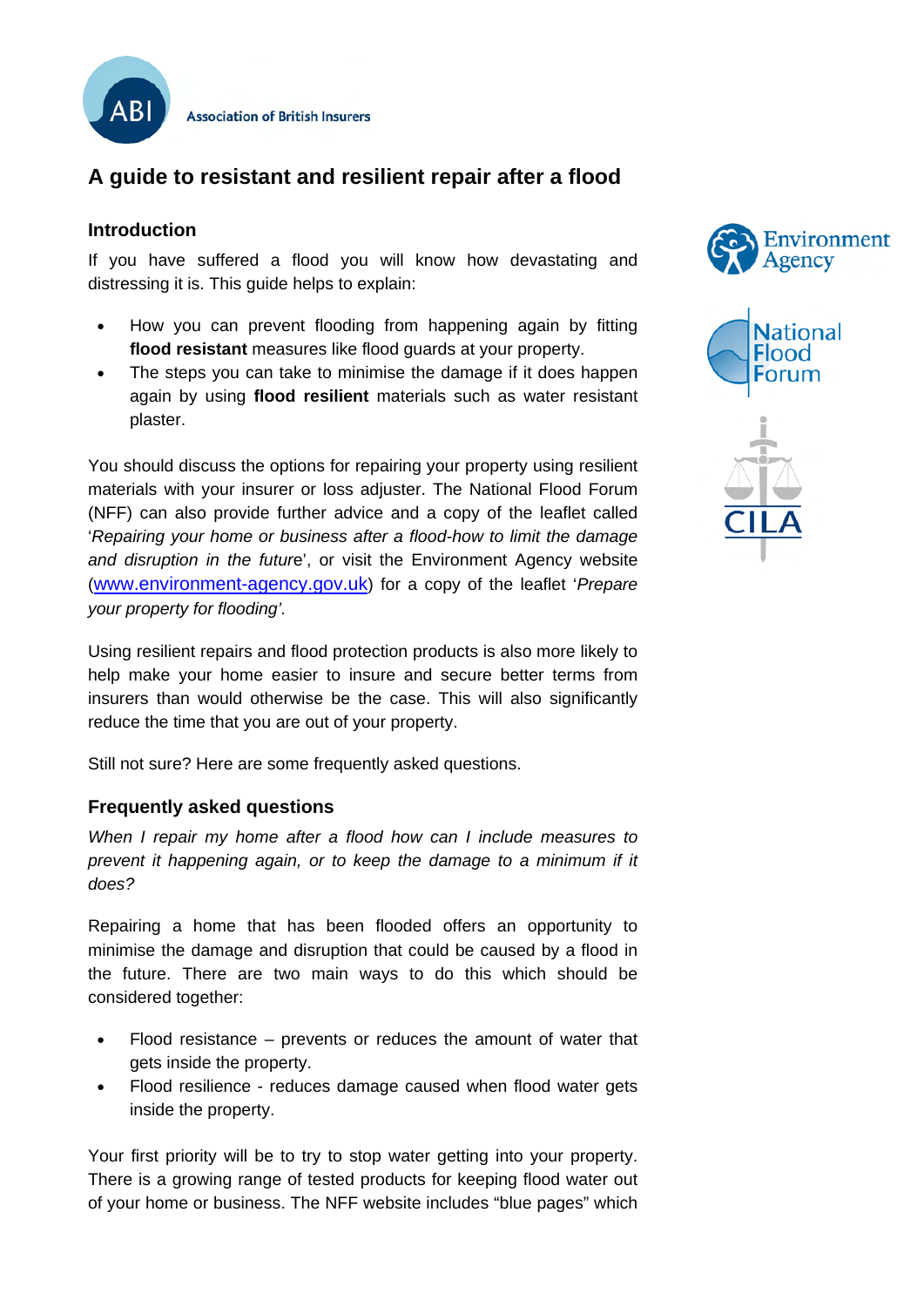can give you more information about these products and some case studies on how some people have protected their homes. These can be found at <http://www.floodforum.org.uk/>

For deeper and more prolonged periods of flooding, water may still enter through the floor and walls or overcome flood resistance measures. In these cases, making the inside of your home resilient to floodwater will limit the damage to your property and reduce the time taken to clean up and repair your home. This will reduce the stress and inconvenience that goes with being away from your home. For a flood deeper than one metre, you should usually allow water to enter the property to prevent any structural damage caused by a build-up of water pressure outside.

Flood-resilient repair can be combined with a range of flood protection products with the aim of reducing the amount of water that enters next time it floods and, as a result, the time you are away from your home and the repair costs.

#### *Will my insurance be cheaper?*

If you take steps to reduce the chance of your home flooding or the damage that floodwater can cause, you are more likely to find it easier to get insurance and to be offered premiums that are less expensive and/or excesses lower than if you had done nothing.

### *The Environment Agency indicates that I am in an area that has a 1 in 75 chance of flooding in any one year, should I be worried?*

The Environment Agency's National Flood Risk Assessment, which relates only to the risk of flooding from rivers and the sea, describes those properties in areas that have more than a 1 in 75 chance of flooding every year as at "significant risk". However, this does not mean that if you have just been flooded, you will be fine for the next 75 years. It means that there is a greater than 1 in 75 chance that the area your property is in will flood in any given year. Remember that you may also be at risk of surface water flooding which is not currently taken into account in the Environment Agency's assessment. Your local authority may have more information on the risk of surface water flooding.

If you live in an area that is at significant risk, you should think carefully about how to prepare for a flood and to minimise the damage to your home which results from a flood. The Environment Agency has useful booklets on steps to take before, during and after flooding. You should sign up for their free flood warning service (search for 'floodline warnings direct' on www.environment-agency.gov.uk or call Floodline on 0845 988 1188) so you know exactly when a flood will strike and when to put your prevention measures in place.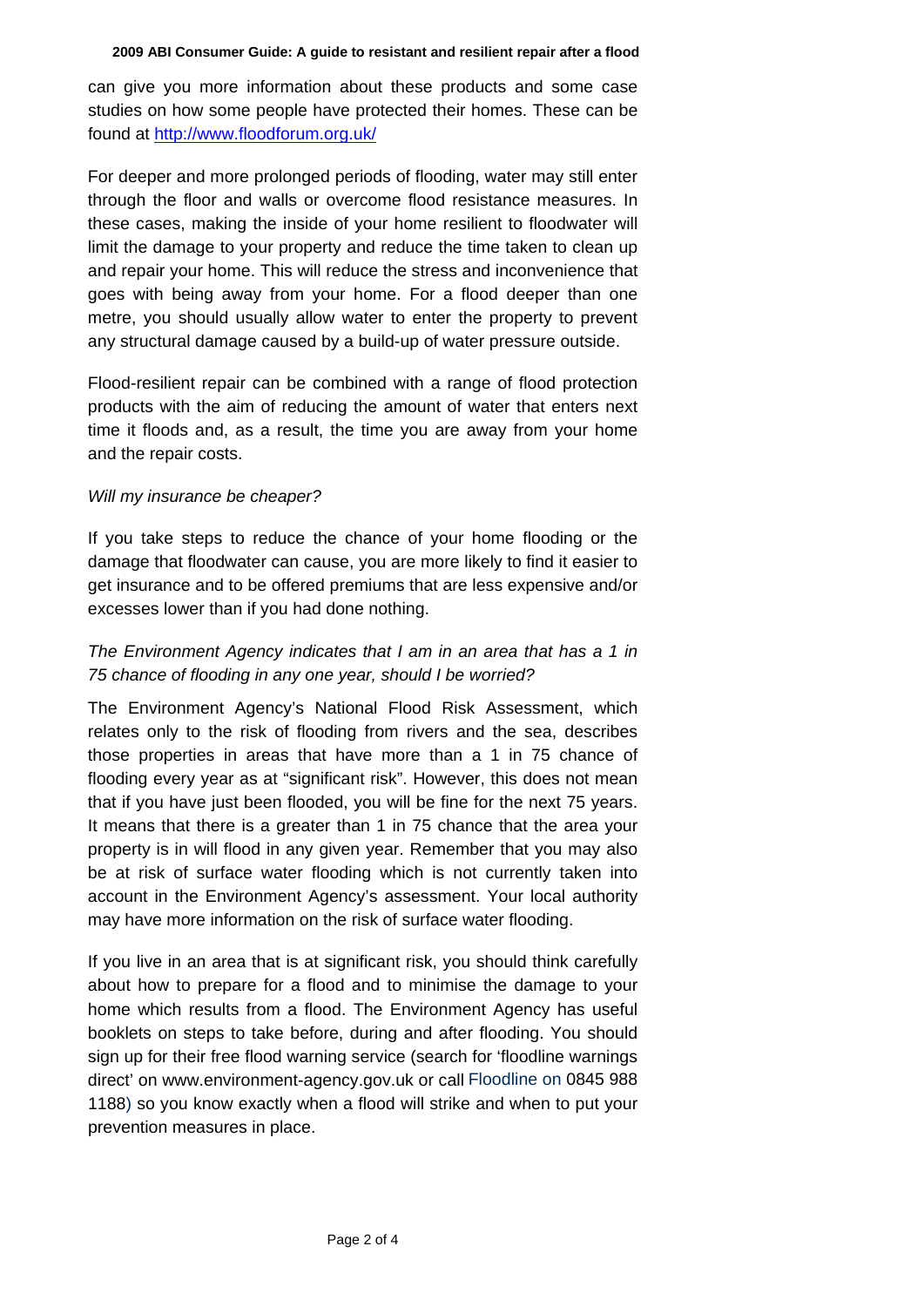# *If I install flood resilience and resistance measures will it be more difficult to sell my home?*

If you decide to sell your home, the process will involve you answering questions from the potential purchaser and you will be asked to declare whether or not you have been flooded. Many solicitors are also likely to look into whether your home is in a flood risk area on behalf of their clients.

If you have been flooded, but have installed flood resistance and resilience measures, this is likely to offer reassurance to the potential buyer that you have recognised the risk of flooding and done something to reduce the chance of it happening again, or the consequences if it does.

# *Now that I have been flooded, won't the Government make sure it won't happen again?*

At least 2.5 million properties in England and Wales are at risk from flooding from rivers or the sea, 1.1 million of which are also at risk of surface water flooding. A further 2.9 million properties are susceptible to surface water flooding alone. Climate change is increasing flood risk further. Even if the Government doubles its investment in flood defences over the next 25 years, the number of properties at risk is unlikely to fall significantly, so the risk of being flooded will be a fact of life for many years to come. Everybody should therefore take steps to understand this risk and reduce it if they can.

### *Won't this cost me lots of money at a difficult time?*

Talk to your insurer or loss adjuster about flood resistant and resilient measures. Some may not cost more than standard repairs and can therefore be undertaken at no extra cost by your insurer, for example moving electrical points well above likely flood level. Other measures may be more costly, for example using water resistant plaster, installing water resistant doors and window frames and replacing timber floors with solid concrete. Your insurer will normally to be willing to do this work as part of the repair as long as you are willing to pay the additional cost.

Flood resistant measures, such as installing additional removable guards over all openings and installing valves into drainage pipes to prevent sewage backing up into the house would not normally form part of the repair of the property and will not be paid for by your insurer, but they can sometimes be fitted during the repair process.

These costs need to be weighed up against the financial savings they can bring through reduced or avoided flood damage during any future floods, as well as the reduced stress and inconvenience from getting back into your home, and getting your life back to normal, more quickly.